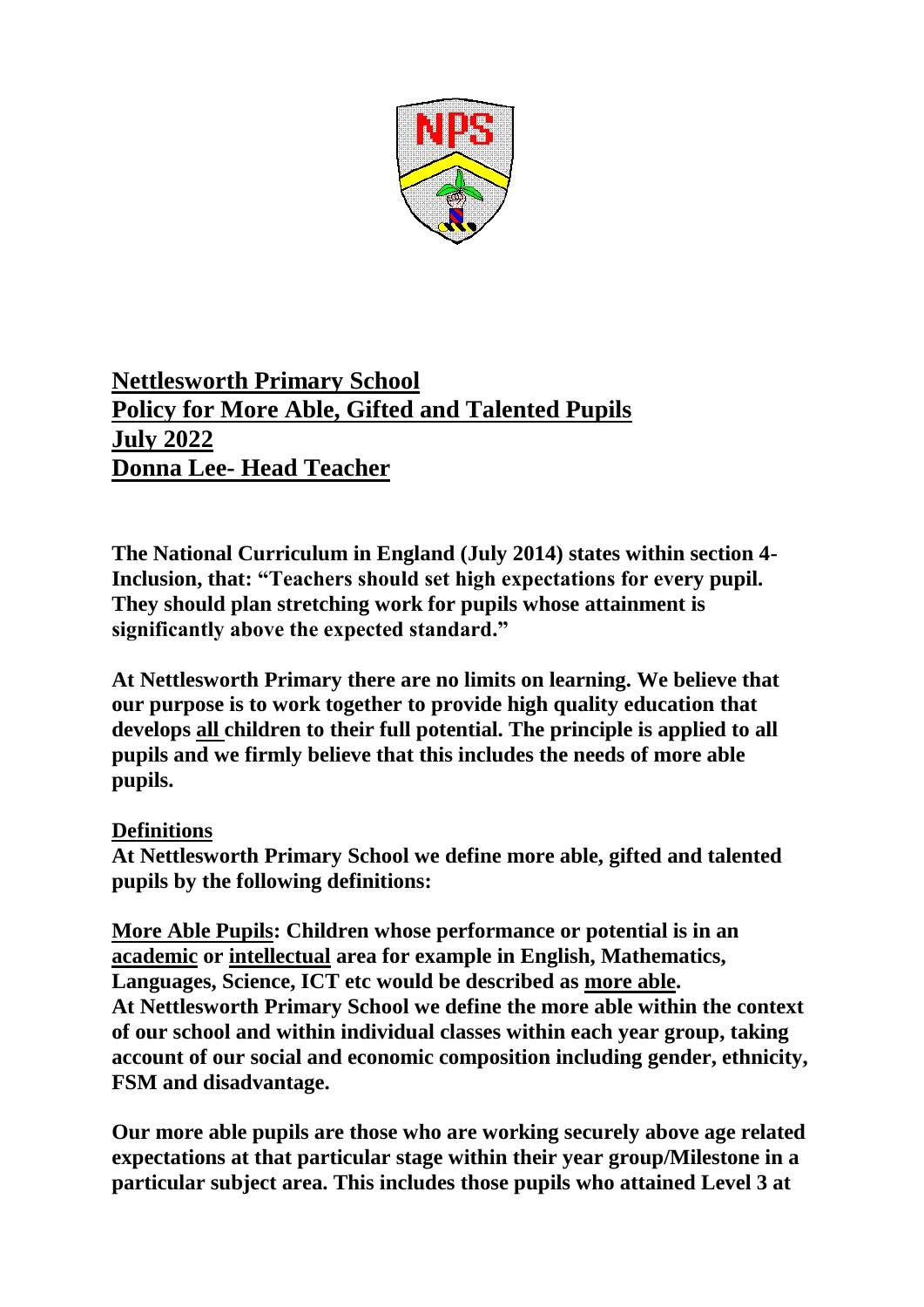**the end of KS1.**

**Exceptionally Able: Pupils whose progress and attainment is several (at least around 2 years) ahead of their year group peers. Exceptionally able pupils are those who have the capacity to achieve or perform significantly above age related expectations. This group pf children would generally be considered to be those in the top 2% of the population nationally in terms of academic ability.**

**Talented Pupils: Those pupils whose performance or potential is significantly higher than their peers in, for example, a creative, artistic, musical or sporting domain would be described as talented.**

**Multi-exceptionality: Those pupils who are more able and/ or talented and have a disability. Though the disability can be a physical disability such as hearing impairment, this definition more widely relates to learning disabilities including e.g. ASD, ADHD and dyslexia.**

- **Have an unusual resistance to put pen to paper**
- **Have vivid and unusual imaginations**
- **Be adept at finding patterns and relationships, reasoning, abstracting and generalising**
- **Produce correct answers to very complex questions intuitively; without having to write anything down. They often do not see the point of recording their methodology**
- **Have good memories**
- **Respond positively to challenges**
- **Become easily frustrated and resistant to repetitive tasks**
- **Be capable of higher-order thinking skills, such as analysis, synthesis and evaluation**
- **Have wide and sophisticated vocabularies**

**School staff are aware of methods of identification or more able pupils through CPD opportunities.**

**In addition to on-going updating of the register as required, and in line with Pupil Progress meetings, the register is formally reviewed by teachers and the More Able, Gifted and Talented Co-ordinator half termly. This ensures that provision and outcomes can be carefully monitored and that the register is fully representational of the school's population in terms of ethnicity, disadvantage, social/economic composition and gender.**

# **More Able Pupils "Falling Behind"**

**Progress of "more able" pupils is discussed with teachers during termly**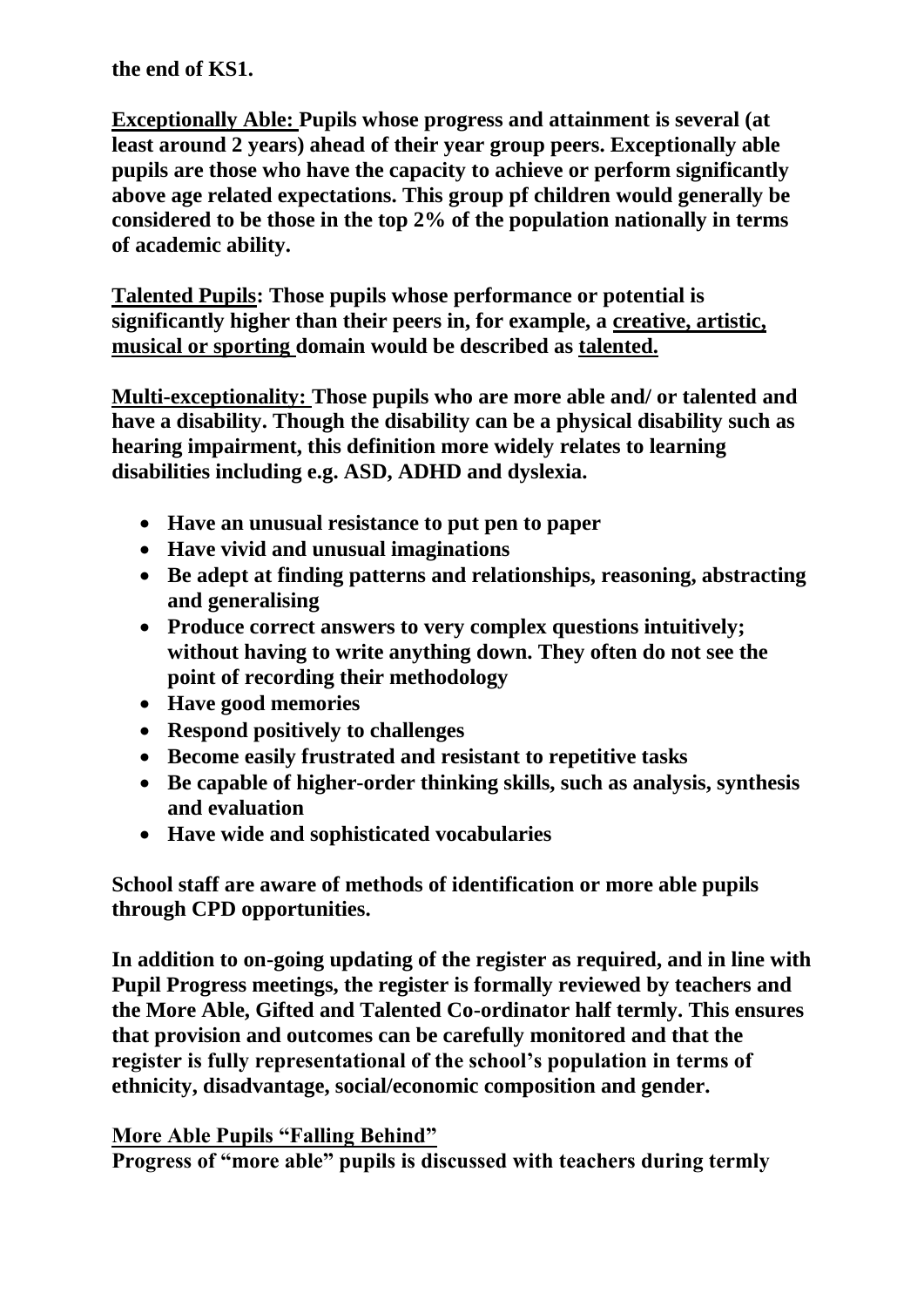**pupil progress meetings. Any pupil identified as "falling behind" or potentially more able but currently underachieving, is given an Individual Learning Plan (ILP). The ILP, which is produced in consultation with the child and the child's parents/carers, should contain SMART targets to allow more able pupils to catch up and prevent them from falling further behind. ILP's are reviewed on a termly basis.**

# **Teaching and Learning Methods**

### **Our approach**

**At Nettlesworth Primary School we work hard to ensure a positive environment for all pupils (Rights Respecting Schools Ethos UNCRC Article 28 Right to Education). Working hard is seen as worth rewarding, independent thinking is actively encouraged. Our approach is "inclusive" rather than "exclusive." More able pupils need to:-**

- **Have a secure environment in which they feel happy to display ability and to take risks**
- **Have a teacher who expects excellence and not just competence**
- **Experience challenge, sometimes finding the work difficultopportunities for supported failure**
- **Engage in exciting discussion and debate (UNCRC Article 12 Right to Opinion)**
- **Have an access to learning opportunities that recognise the range of learning styles**
- **Be given appropriate praise related to their effort**
- **Be set challenging targets**
- **Know that they can ask challenging questions and be given a considered response**
- **Relax and have fun**
- **Know that: having a "go" is more important than getting it right (Growth Mindset)**

# **Our Classrooms**

**Our classrooms offer a carefully structured positive atmosphere for learning for all pupils. Teachers seek to provide tasks that promote and encourage a spirit of investigation, challenge and deep learning. All displays/working walls include a challenge and an opportunity for children's work to be celebrated whilst, at the same time, being used as a learning resources for others.**

# **Extension and Enrichment**

**Provision for the more able pupils builds on this general provision. Effective planning for the more able is a refinement of general planning and**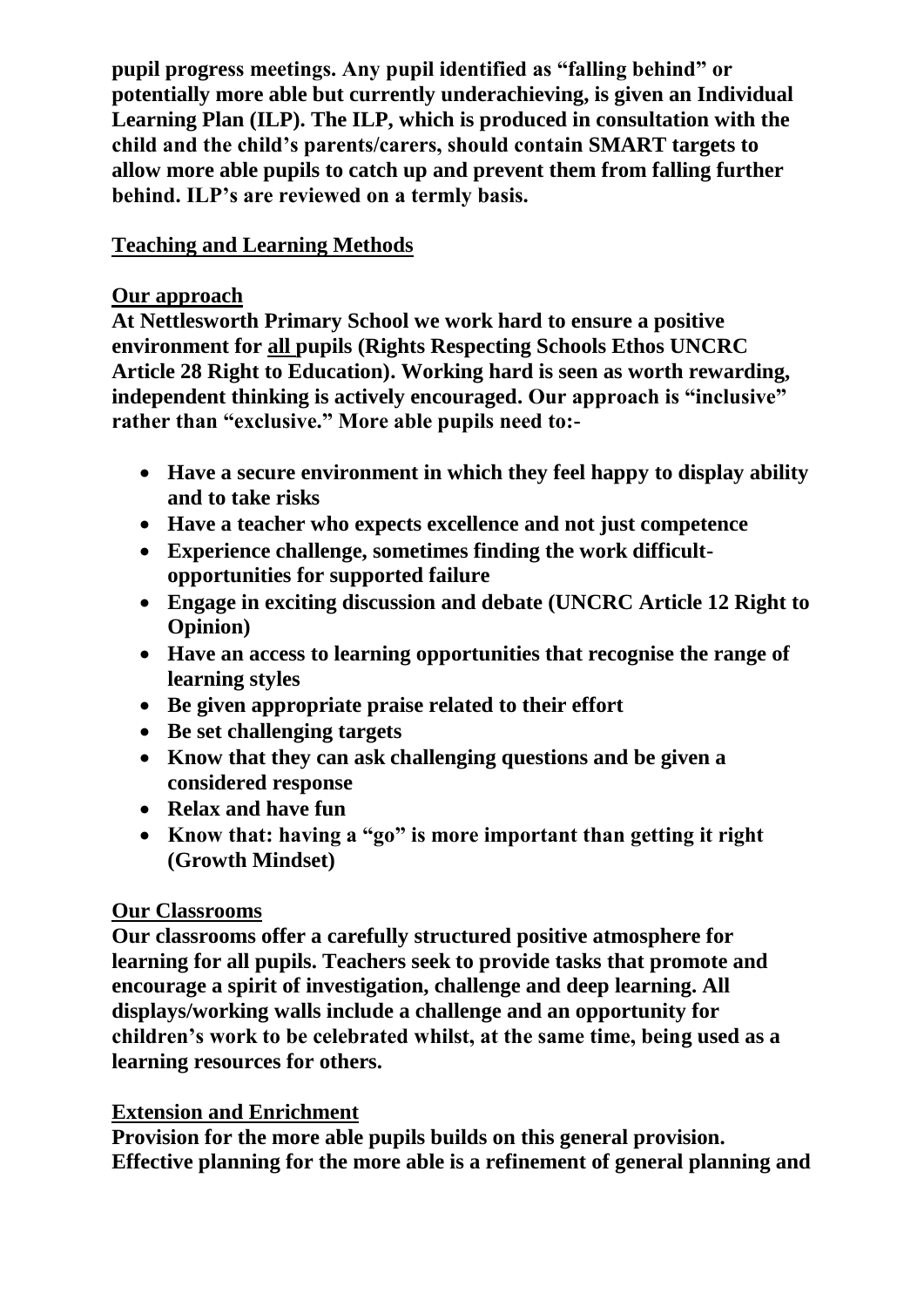### **is part of effective differentiation: a mix of extension and enrichment.**

*Enrichment is the opportunity to explore more broadly. Enriching the curriculum may mean exploring as aspect of a subject that others may not cover or it may mean tackling subjects or skills that are not part of the school's core activities: taking up a musical instrument or an additional language. Extension is the pursuit of greater depth. This may occur within each aspect of a subject as at is taught or by fast tracking through a subject to reach a higher level.*

**Extension work we plan is not to be viewed by pupils as a penalty; therefore it is only set in considered instances. Extension work always has a clear purpose and is not simply 'more of the same.'**

### **Inclusivity**

**More able pupils need opportunity to work within a mixed-ability setting and with similarly able pupils. At Nettlesworth Primary School we provide such opportunities as teachers using a variety of grouping for different situations. During Literacy and Numeracy lessons, for example, teachers use ability groupings for some activities.**

#### **Extra-curricular activities**

**Sometimes the best opportunity we can give more able, gifted and talented pupils to develop further is through after school clubs. At Nettlesworth Primary School we endeavour to offer a wide range of clubs and activities relating to sport, arts and hobbies.**

**Workshops, provided by outside agencies, are also very valuable in helping to identify and develop talents.**

### **The National Association for More Able Children in Education**

**Nettlesworth Primary School is a member of the National Association for Able Children in Education (NACE). We received the NACE challenge award in 2014 and we re-accredited in 2018.**

**NACE supports Nettlesworth Primary School to fulfil the potential of our more able, gifted and talented students. It provides the Challenge (More Able, Gifted and Talented) Co-ordinator with guidance and expertise which can be used to support us in providing aspirational provision for the more able, gifted and talented pupils at Nettlesworth Primary School.**

**It is our strong belief that raising the standards of provision for the more able raises standards and level of achievement for all pupils. This drives our commitment to consistently improving our practice.**

### **Equal Opportunities**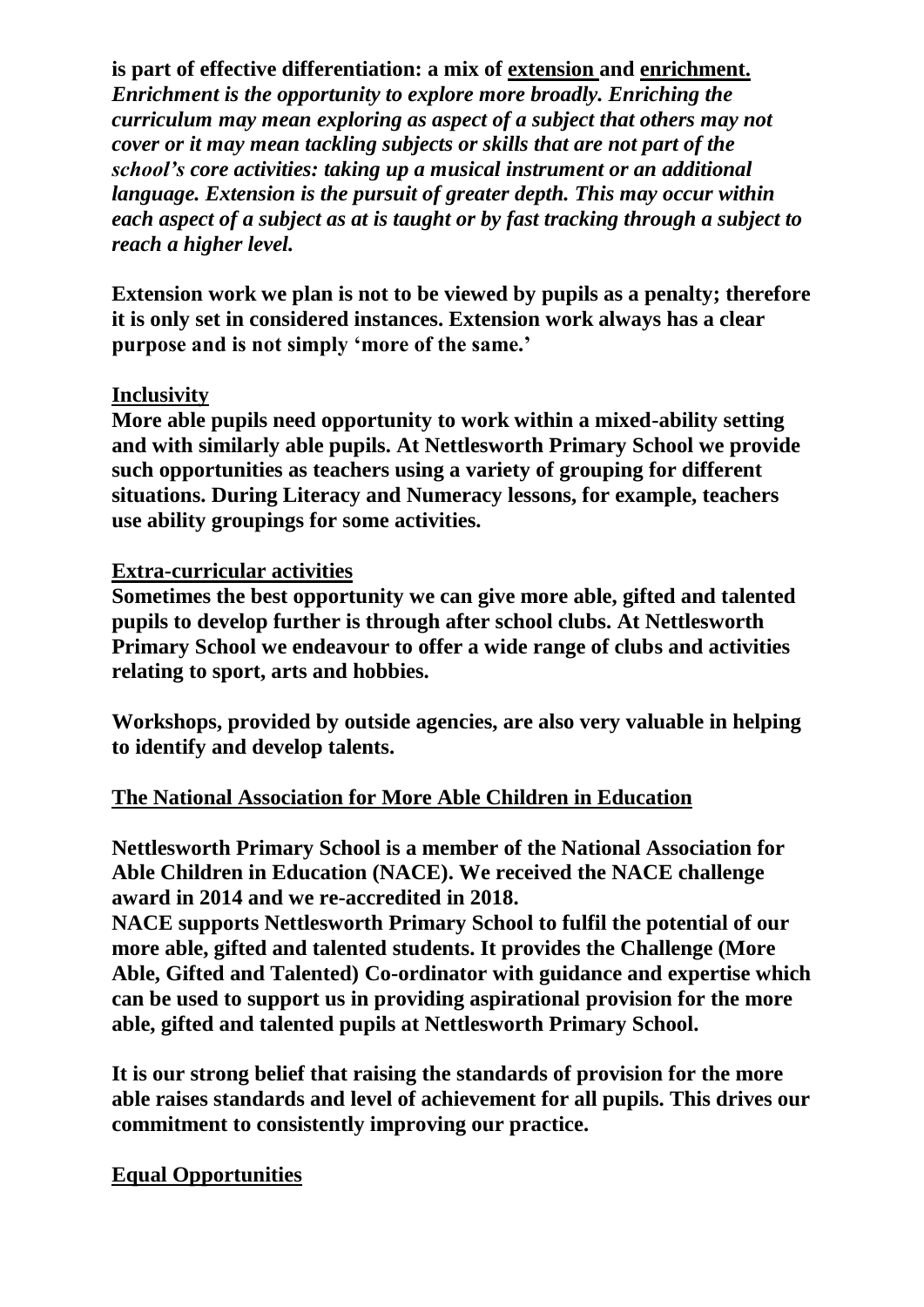**When making assessments which are used to identify more able, gifted and talented pupils, teachers need to be aware of the danger of bias in respect of gender, race or social background.**

# **The Challenge (More Able, Gifted and Talented) Co-ordinators Role**

- **To observe and feedback to teachers on the quality of challenge provision within lessons, ensuring that they provide for the more able learners both in terms of lessons planned and delivered as well as feedback and the environment for learners.**
- **To encourage and enable staff to reflect on their own practice.**
- **To ensure a shared understanding (through e.g. discussion, shared practice, staff meetings) of the needs of more able and talented children and develop effective strategies to address these needs.**
- **To make staff aware of CPD opportunities regarding meeting the needs of more able and talented pupils and, where appropriate, develop and deliver such CPD.**
- **To regularly review, monitor and evaluate the register/provision map for More Able and Talented pupils in line with the school's expectations.**
- **To develop a termly action plan for More Able and talented Pupils.**

**Professional development opportunities will be provided for all staff through staff meetings and training days involving the dissemination of strategies and materials for the use with more able pupils and, where appropriate, through attending relevant training by external sources.**

# **Monitoring and Evaluation**

**The Challenge (More Able, Gifted and Talented) Co-ordinator will use the regular monitoring to provide the Head Teacher with regular updates about the provision for challenge and more able and talented pupils in school. They will compose an annual report for the Governing Body outlining the effectiveness of the policy; this will include information relating the following areas:**

- **The number of pupils identified**
- **The demographic of pupils identified**
- **A summary of the strategies which have been taken place to support and encourage these pupils**
- **An assessment of the quality of the provision in place to support and encourage the more able and talented pupils in school**
- **Details of any service training undertaken**
- **The impact of provision in school**
- **Priorities for the coming year**